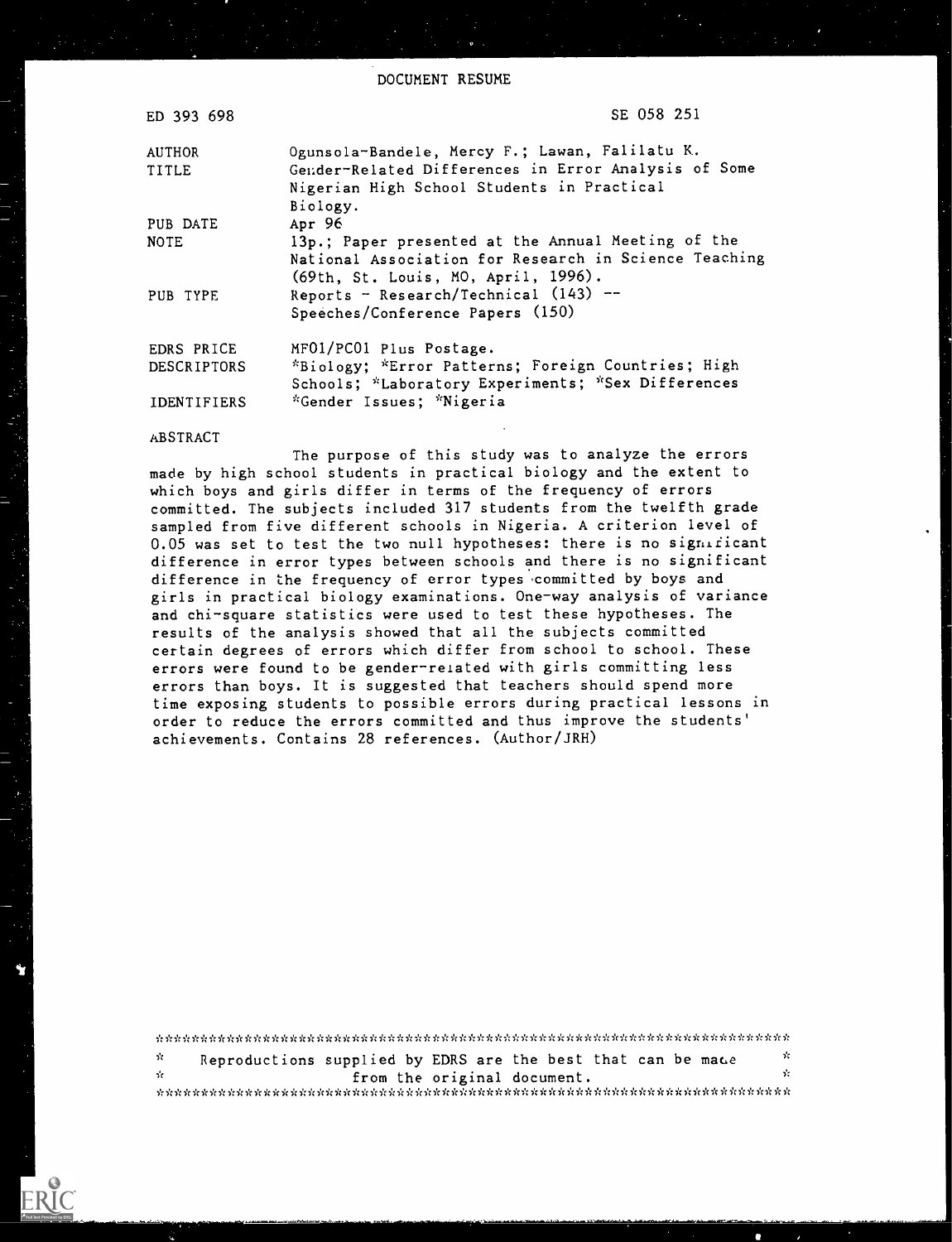### Abstract

GENDER-RELATED DIFFERENCES IN ERROR ANALYSIS OF SOME NIGERIAN HIGH SCHOOL STUDENTS IN PRACTICAL BIOLOGY Dr. Mercy F. Ogunsola-Bandele and Falilatu K Lawan, Ahmadu Bello University, Nigeria.

The purpose of this study was to analyse the errors made by high school students in practical biology and the extent to which boys and girls differ in terms of the frequency of errors committed. For this purpose, 317 students, from the twelfth grade (senior secondary three), sampled from five different schools were used for the study. A criterion level of 0.05 was set to test the two null hypothesis, namely - there is no significant difference in error types between schools, and there is no significant difference in the frequency of error types committed by boys and girls in practical biology examinations. To test these hypothesis the one way analysis of variance and the chi-square statistics were used respectively. The results of the analyses showed that all the subjects committed certain degrees of errors which differ from school to school. These errors are gender-related with the girls committing less errors than the boys. Possible explanation to the above findings and suggestions are discussed.

 $\frac{1}{2}$ 

PERMENTO REPRODUCE AND **DISSEMINATE THIS MATERIAL** HAS BEEN GRANTED BY

医单位 化学

 $\tilde{\mathcal{Q}}$ 

 $\ddot{\phantom{a}}$ 

-9  $\frac{1}{2}$ 

8f

393 698

ED

SATUE EDPEATIONAL RESOURCE RECRUITING CHAIR (ED)

U S. DEPARTMENT OF EDUCATION<br>Office of Educational Research and Improver EDUCATIONAL RESOURCES INFORMATION

El This document has been reproduced as<br>received from the person or organization originating it Minor changes have been made in improve

Points of view or opinions stated in this document.<br>ment. do. not. necessarily, represent infliciar ment do not necessar<br>OERI position or policy

**BEST COPY AVAILABLE**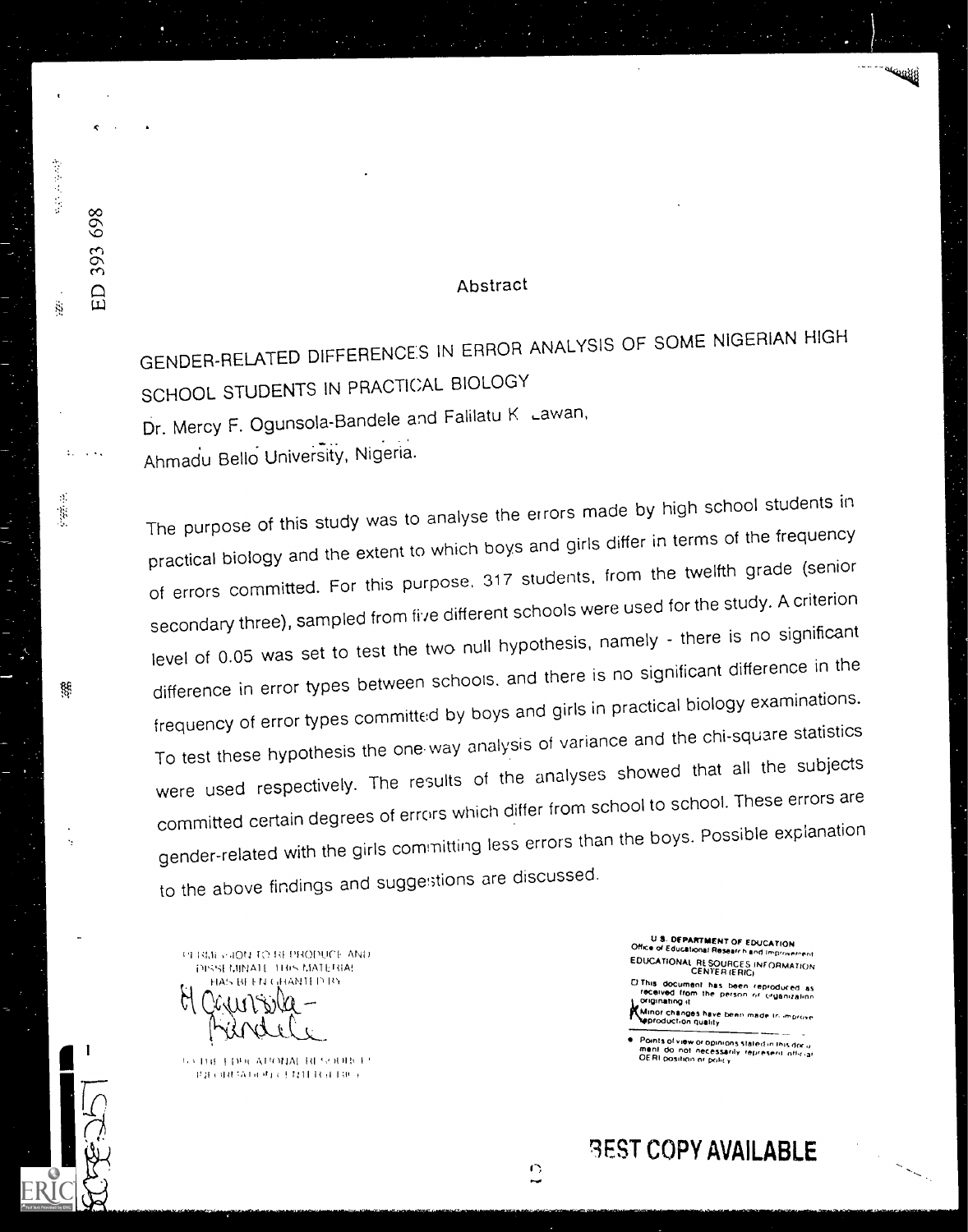## INTRODUCTION:-

 $\mathcal{H}_\mathrm{c}$ 

The low participation of girls in high school courses of science and technology has been well documented and been the subject of world-wide - concern since the 1970's (Shemesh 1990; Murphy 1987; Lockheed et al 1985; NAEP report 1983). In fact the change of status of science from an optional to a compulsory subject in most countries is all in an attempt to alter the situation. But according to Shemesh (1990) girls who still choose to study science prefer subjects that are different from boys-for boys are more oriented toward the so-called "hard sciences (physics, chemistry etc.), and girls prefer the "soft" subjects such as human physiology, plant life, zoology etc. (Entwistle and Duckworth 1977; Jungwirth 1973 and Tamir 1975).

There has also been an increased emphasis on practicals or active learning with the recent curriculum innovations in science. In fact a number of science educators have enumerated the need for practical work in science (e.g. Head 1966, Ndu 1980, Bently and Watts 1985) and the practical nature of a subject is commonly regarded as an important source of pupil motivation (Bryce and robertson 1985). However other critics view it as having little value to learning, too expensive in terms of space and equipment, too dangerous for pupils ir Junior High School and time consuming (Hernpstead 1973).

As regards gender differences and practicals. there had been contradicting messages coming from literature about girls and boys attitude and performance on practical activities (e.g. Harding et al 1988, Omerod 1981, Kelly 1981). For instance Omerod (1981) found practical work an added incentive for boys to study the three science subjects but not for girls, while Huilderbrand (1989) found practical work a way of combating sex differences. Some National science surveys have shown large differences in favour of boys on practical test (Kelly 1981) and still other studies either showed no difference or a trend in favour of girls (Department of Education and Science 1988). Girls lack of confidence in practical contexts and fear of practical equipment has also been noted (Murphy 1987).

In Nigeria, biology is one of the science subjects many students like to take at

3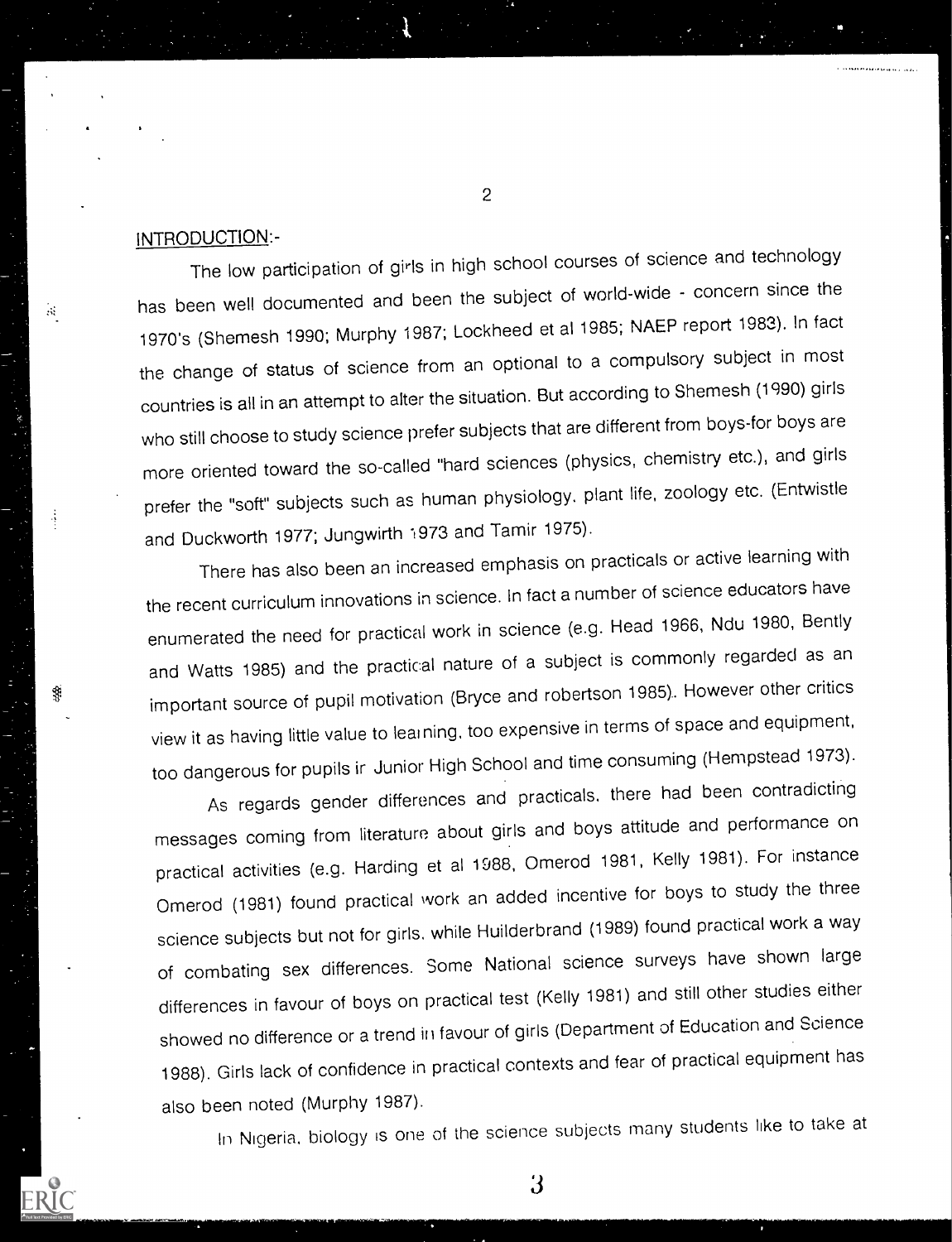both the secondary and tertiary level since it is a requirement for most science disciplines in the universities. Students are expected at the end of the senior high school to sit for an examination (called senior secondary certificate Examination SSCE) made up of theory, multiple choice and practicals. Despite the high enrolment in this subject which confirms its relative popularity among other science subjects (Olaniyi, 1995; Turton 1991), the students' performance in this subject at the SSCE is depressingly poor (Turton 1991).

The low percentage passes in biology has been attributed to the errors students commit in practical biology amorg other factors (Aramide 1985, Kumari and Aliyu 1985).

The objective of this study, therefore, is to analyse errors made by students in practical biology and the extent to which boys and girls differ in terms of the frequency of error type.

A criterion level of 0.05 was set to test the two null hypotheses, namely:

1. There is no significant difference in error types between schools.

2. There is no significant difference in the frequency of error types committed by boys and girls in practical Biology examination.

# Sample and Procedure

÷,

铩

The sample consisted of 217 final year high school biology students from five (5). Schools. This consisted about 50% of the total enrolment in biology in different schools North of Nigeria. The sample school consisted of one co-educational, two boys and two girls schools with a mean age et 16 years. The students responded to the instrument during one of their biology practical perioJs. At the end of the tests, the answers scripts were vetted by biology teachers who had experience in marking WAEC examinations.

The five schools selected were judged to be particularly suited for this study since they had graduated and presented students for the Senior Secondary Certificate Examination (SSCE) for minimum of five years running.

### Instrument

There are two instruments used for data collection and analysis.

1) The West African Examination Council (WAEC) question and marking scheme:

4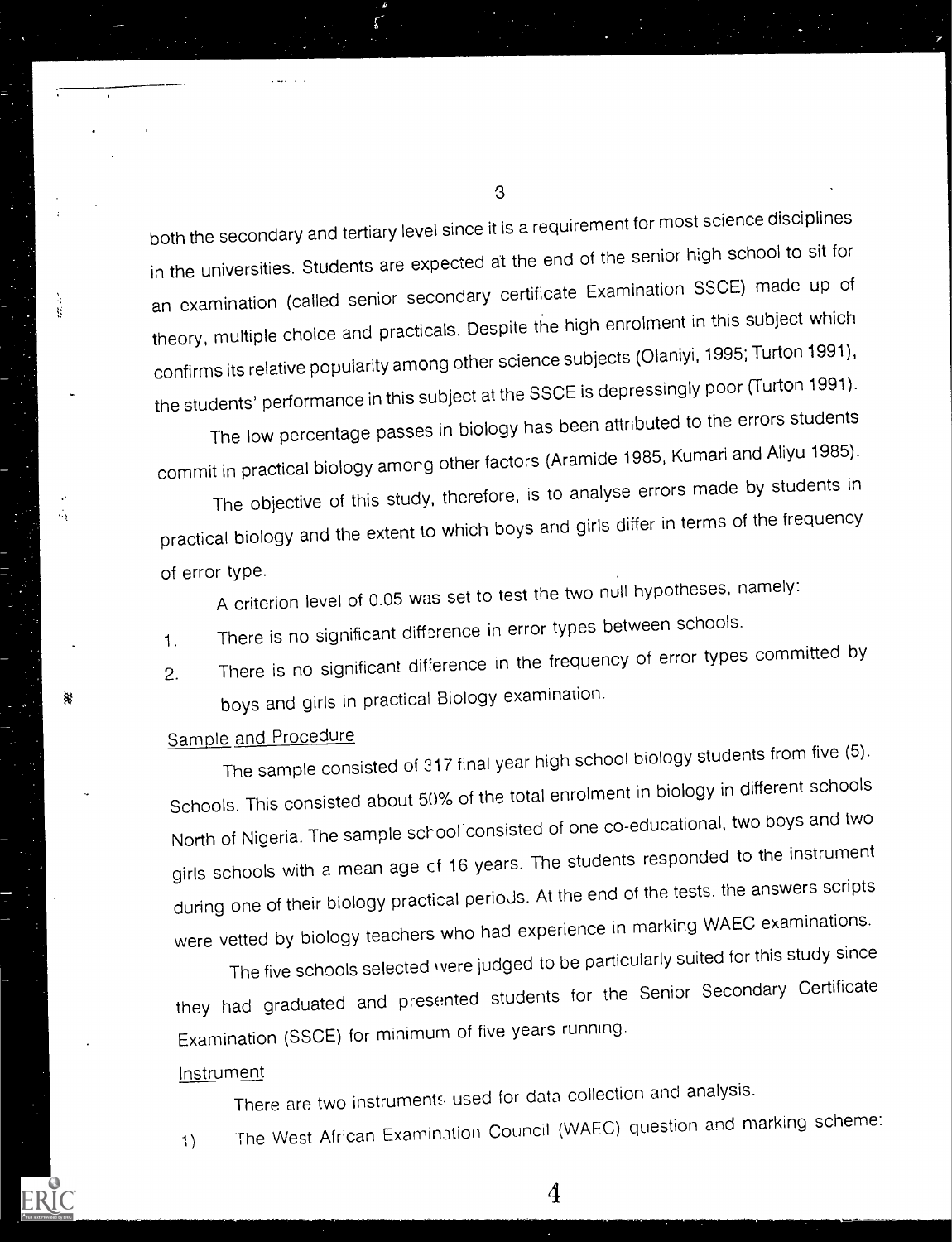The West African Examination Council is the body responsible for the drawing of examination syllabuses for the Senior Secondary Certificate Examination (SSCE) as well as conducts the examination leading to the award of this certificate.

For data gathering purpose, practical biology examination test questions of WAEC (1988-1992) for SSCE questions were randomly sampled. The test consisted of two sections; Section A is made up of short answer questions, and Section B is made up of long answer questions requiring the use of certain instruments, drawing, identification of specimens, etc. A total of ten short answer questions were randomly selected for Section A out of a total of 49. For Section B. three long answer questions were randomly selected out of 15. These 10 short answer questions and 3 long answer questions and marking schemes were selected in line with the number of questions set by WAEC every year. These questions and marking schemes were however not validated since the WAEC questions and marking schemes are assumed valided being the only central and recognised examination body in West Africa.

Below are an example of questions and marking schemes in section A and B.

Section A (Short Question)

 $\frac{1}{2}$ 

- i) What would you observe if a filament of spirogyra is immersed in 0.1 molar sodium chloride-solution fcr about one hour.
- ii) Name the process which cccurs during the immersion of the spirogyra filament in the 0.1 molar sodium chloride solution.

|     | Marking Scheme               | $(2 \text{ marks})$ |
|-----|------------------------------|---------------------|
|     | Shrinkage of the cell/shrink | $(1)$ mark)         |
| ii) | Plasmolysis                  | $(1)$ mark)         |

- 
- a) Section B (Long Questions)
- i) Identify specimen A. B. C. without reasons.
- ii) Cut a transverse section through specimen A and make a labelled drawing 6-8cm wide to illustrate the essential features of the cut surface only.

 $5\overline{5}$ 

iii) What type of fruit is it? Give two reasons for your answer.

4.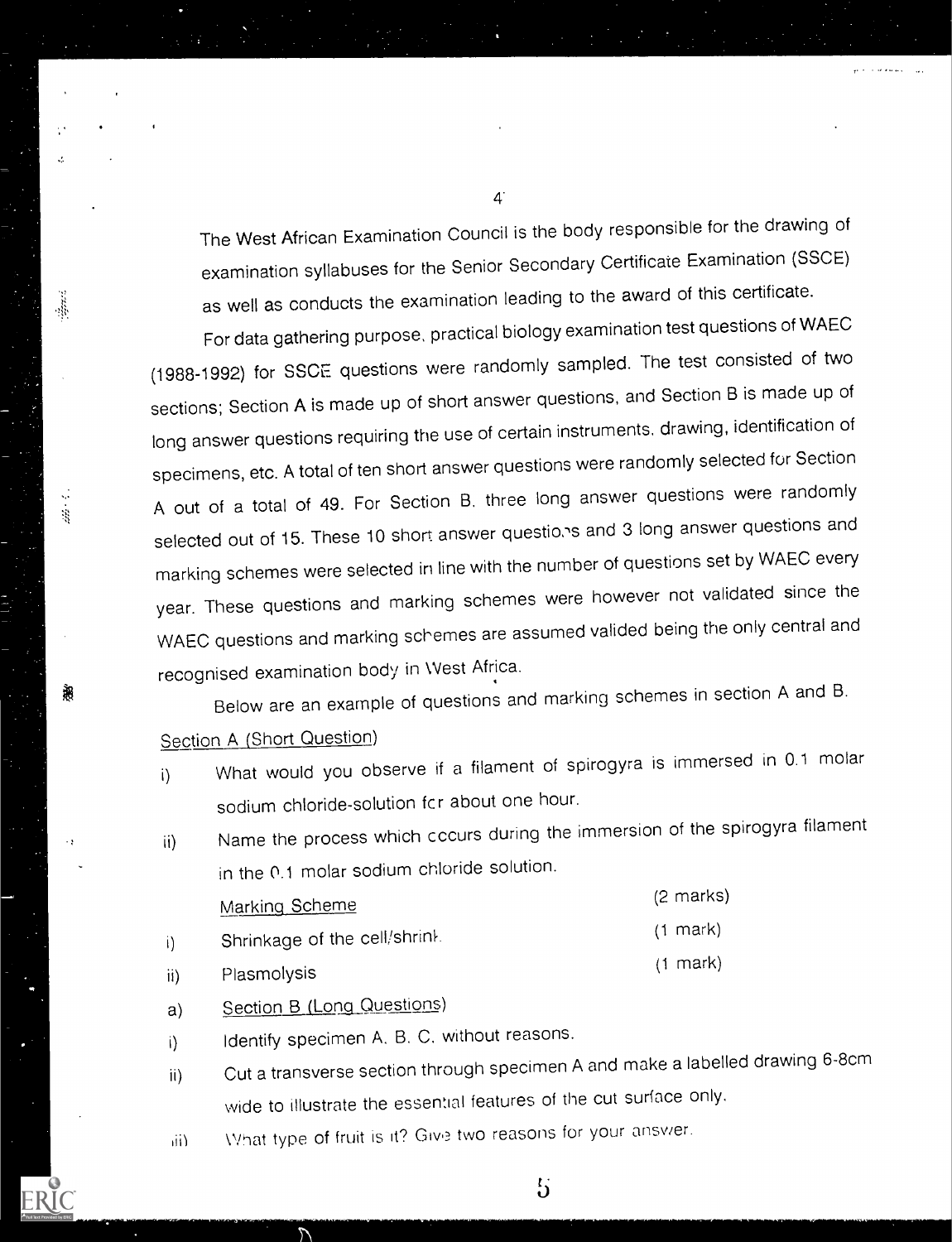- b. i) State two features each which contribute to the dispersal of the seeds of specimens A and B.
	- ii) Name one agent of dispersal for each of specimens A and B.
- c. Cut a stransverse section through specimen C. State two similaries and two differences in structure in tabular form between specimens A and C.

## Marking Scheme

 $\mathbb{S}^0_2$ 

纂

ERIC

| a. | i)   | Specimen A is mango/oil palm/coconut fruit. |                     |  |  |
|----|------|---------------------------------------------|---------------------|--|--|
|    |      | Specimen B is tridax/Emilia                 |                     |  |  |
|    |      | Specimen C is tomatoe/guava (3 marks.)      |                     |  |  |
|    | ii)  | Drawing of specimen A:                      |                     |  |  |
|    |      | Quality of drawing:                         |                     |  |  |
|    |      | M - Magnification (x1/2 - x1)               | $(1 \text{ mark})$  |  |  |
|    |      | S - Size (6 - 8cm)                          | $(1$ mark)          |  |  |
|    |      | C - Clarity of lines (1/2 allowed)          | $(1$ mark)          |  |  |
|    |      | Details:                                    |                     |  |  |
|    |      | DL - Double lines for cut surface           |                     |  |  |
|    |      | Ed - Hard endocarp shown                    |                     |  |  |
|    |      | Ms - Soft mesocarp shown                    | $(3 \text{ marks})$ |  |  |
|    |      | Labels:                                     |                     |  |  |
|    |      | Epicarp, mesocarp, endocarp. seed.          | $(2 \text{ marks})$ |  |  |
|    | iii. | Drupe:                                      |                     |  |  |
|    |      | - Hard endocarp                             |                     |  |  |
|    |      | - One seed                                  | $(3 \text{ marks})$ |  |  |
| b) | j,   | Specimen A - hard endocarp                  |                     |  |  |
|    |      | - succulent mesocarp                        |                     |  |  |
|    |      | - brigh: colour                             |                     |  |  |
|    |      |                                             |                     |  |  |

(Any  $2 \times 1$  mark =  $2$  marks)

Specimen B - hairy parachute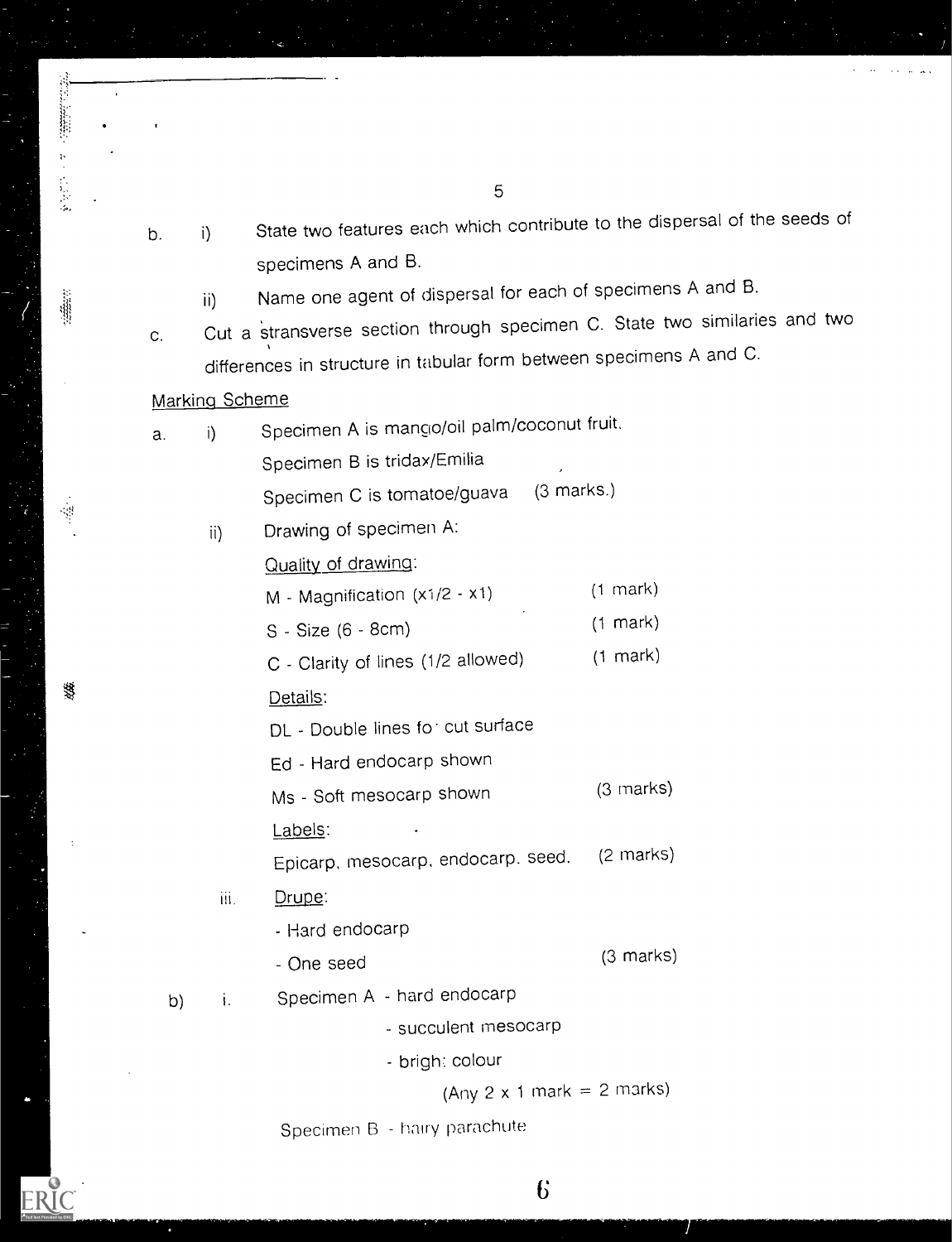6 - light (easily carried by wind) (2 marks) Specimen A - man ii. Specimen  $\mathbb{K}$  - wind (2 marks) c) Similarities: Mango (A) Tomatoe/Guava (C) Seed present The Seed present Contain 3 layers **Same** epicarp, mesocarp and endocarp Succulent mesocarp [155] Same (Any  $2 \times 1$  mark =  $2$  marks) Differences: Mango (A) Tomatoe/Guaya (C) One seed Many seed Hard endorcarp Fig. 50ft endocarp Placentation **Axial placentation Axial placentation** 

> (Any  $2 \times 1$  mark =  $2$  marks)  $(TOTAL = 24 \text{ MARKS})$

## 2. Error Types

**樹上推舉 非一十里編編書 二十三十二** 

蔡

 $\frac{1}{124}$ 

marginal

A list of ten error types in the SSCE Biology Practicals (WAEC 1985/86 Regulations) were selectec in line with the questions set. Examples of such error types are as follows:

i) Drawing errors, ability to represent observations, diagramatically and accurately. Drawings should be with HB pencil, magnification indicated, proper title, drawing line not woolly, wavy or doted. Spelling of parts labelled must be correct. Label line drawn with ruler and must be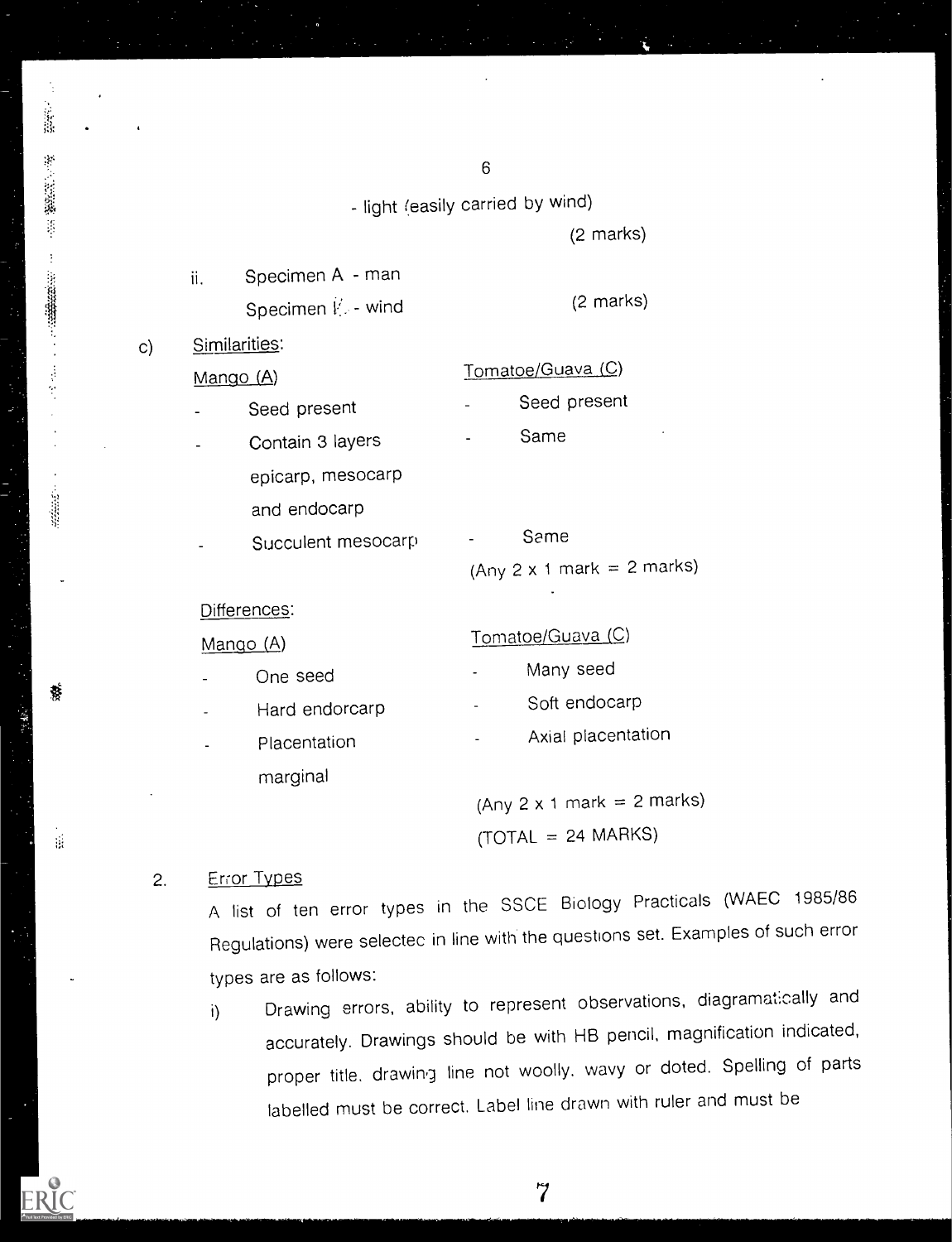horizontal, no shading of parts. Cut surfaces represented by double lines. Any digression from any of the above, error is committed.

- ii) Spelling of technical terms must be correct, for example in writing Hepatic portal vein, any mistake in the spelling above an error is committed, e.g. Hepartic Portal vein.
- iii) Inability to follow instruction accurately. If a student is required to cut and draw a cross-section of a specimen. if instead the student cuts a longitudinal section and draws that, he also has committed an errors, cutting and drawing wrong view.

# P.eliability of the Test - Items

 $\lesssim 3$ 

潜

The questions set were administered to a sample of students similar to the sample to be used and a test-retest conducted. The reliability coefficient of the test-retest was calculated to be r = 0.97 at 0.05 level of significance using Pearson product moment coefficient of correlation.

For the errors made, each of the scripts was taken and each question analysed to see why the subject failed in cases were they obtained no score. The error made is thus recorded for each question. Failure by a subject to obtain a score for a particular number is marked as wrong with a tallying mark against the criterion concern. the total number of errors in each of the 10 criteria or error types was then added up to give the total errors for each student.

### RESULTS **RESULTS**

Table I below shows the mean scores and standard deviations of each of the error types by schools.

8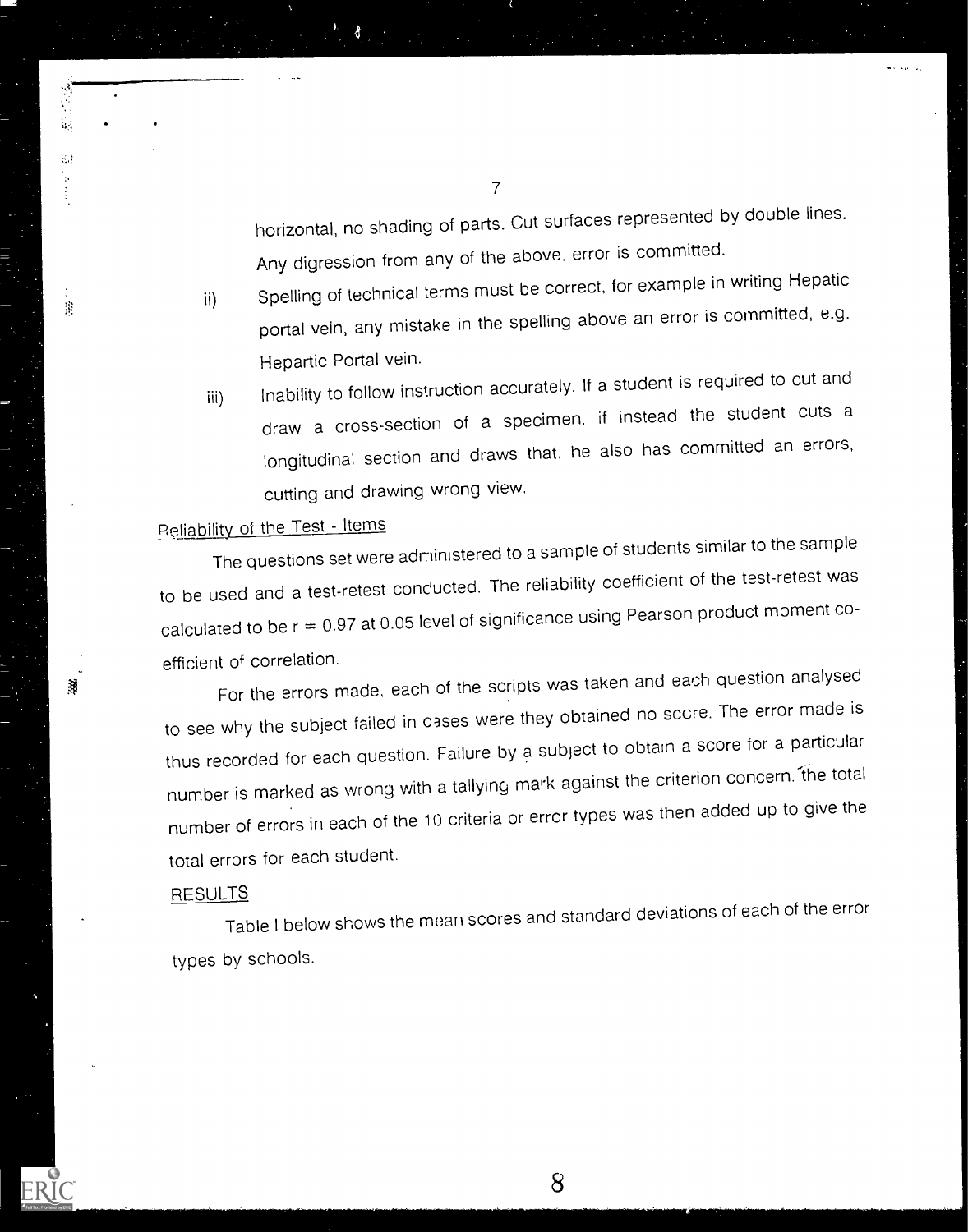| <b>SCHOOL</b> |         | ERROR TYPES |        |         |         |        |                 |        |       |        |
|---------------|---------|-------------|--------|---------|---------|--------|-----------------|--------|-------|--------|
|               |         | Ħ           | Ш      | IV      | ν       | V!     | VIJ             | VIII   | ΙX    |        |
| A             | 10 19   | 397         | 004    | 086     | 678     | 362    | 282             | 6 12   | 072   | 139    |
| ${74}$        | (294)   | (194)       | (0, 2) | (0, 78) | (264)   | (224)  | (2.2)           | (32)   | (126) | (0.86) |
| в             | 873     | 3 19        | 0.79   | 0.77    | 352     | 3 4 4  | $3\ddot{\circ}$ | 80     | 285   | 16     |
| ${48}$        | (2 66)  | (145)       | (0.41) | (0.78)  | (182)   | (150)  | (1.99)          | (405)  | (105) | (145)  |
| C.            | 9.05    | 2 3 0       | 037    | 0.90    | 33      | 433    | 392             | 995    | 233   | 202    |
| ${63}$        | (3.59)  | (1 83)      | (0.55) | (C 73)  | (2, 14) | (2.16) | (2.24)          | (53)   | (187) | (157)  |
| D             | 1146    | 3.25        | 076    | 0.87    | 308     | 3 2 3  | $3 - 8$         | 1362   | 213   | 1.73   |
| (71)          | (2, 43) | (136)       | (0.43) | (0.33)  | (167)   | (1.19) | (1.54)          | (4.99) | (172) | (132)  |
| E.            | 1010    | 245         | 003    | 035     | 1.47    | 2.42   | 333             | 1055   | 115   | 187    |
| ${60}$        | (287)   | (141)       | (018)  | (0.66)  | (174)   | (132)  | (2.34)          | (4.89) | (199) | (177)  |

ERROR

Table I - MEAN SCORES AND STANDARD DEVIATION OF ERROR TYPES BY SCHOOL

**御言葉堂** 

 $\frac{1}{2}$ 

 $\ddot{\psi}$ 

\*Figures in bracket ( ) are standard deviation and { } are number of subjects in each school

In order to test the first hypothesis that there is nc significant difference in error types between schools, a one-way analysis of variance was used (of 5 schools and 10 error types). This statistics was used because all the five schools were drawn from the same parent population. The results obtained are as shown on Table 2 below:

TABLE 2: SUMMARY OF ONE-WAY ANOVA FOR Ho 1

|                      | Source of Variation | SS.   | df. | Ms.  | ⊢.      |
|----------------------|---------------------|-------|-----|------|---------|
|                      | SSb                 | 506.9 | 9   | 56.3 |         |
| $\ddot{\phantom{1}}$ | SSw                 | 59.5  | 40  | 1.48 | $*38.0$ |
|                      | SSt                 | 566.4 | 49  |      |         |

\*F calculated was found to be 38.0 F critical at df, = 9. df, = 40 is  $2.88$ 

From the results, the F calculated value is greater than F critical at 0.05 level of significant (Fcal > Fcri). Thus the relevant null hypothesis was rejected. It can therefore be conclused that there is a significant difference in error types between schools.

To test the second hypothesis that there is no significant difference in the frequency of error types committed by boys and girls in practical biology examination,

9

8

The second control of the second

الرابيد وتلاحظه والمستحدة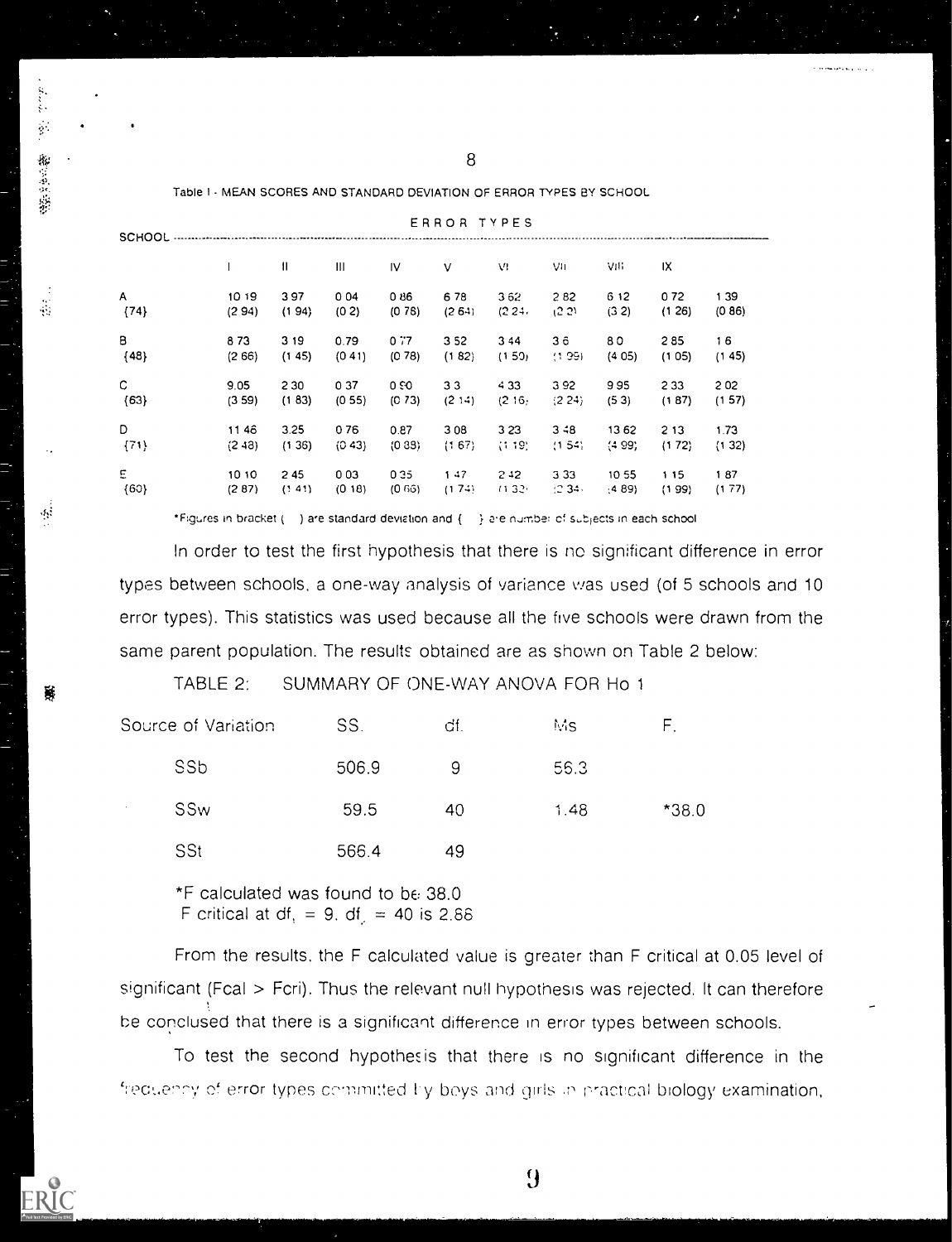the chi-square statistics was used since the result was in frequency counts.

The results obtained are indicated on Table 3 below:

Table 3: ERROR TYPES BY GENDER

4

 $\mathcal{P}^{\mathcal{P}}$  $\hat{\mathcal{R}}$ 

 $\mathcal{D}$ 

嶶

|              | ERROR TYFES<br>GENDER ------------------------------ |              |              |        |          |       |         |                    |       |         |              |
|--------------|------------------------------------------------------|--------------|--------------|--------|----------|-------|---------|--------------------|-------|---------|--------------|
|              |                                                      | $\mathbf{H}$ | $\mathbf{H}$ | 1V     | $\vee$   | VI    | VII     | VIII               | łХ    | x       | <b>TOTAL</b> |
| Male         | 1711                                                 | 457          | 79           | 132    | 488      | 590   | 595     | 1986               | 320   | 301     | 6659         |
|              | (1753)                                               | (534)        | (66)         | (1337) | /660 პ)  | 6027  | (597)   | $(17168)$ $(2908)$ |       | (295.5) |              |
| Female       | 1463                                                 | 510          | 41           | 110    | 708      | 501   | 486     | 1122               | 221   | 234     | 5396         |
|              | (1420.7)                                             | (432.8)      | (53.7)       | (108)  | $(535 -$ | (488) | (483.9) | (1391)             | (242) | (239.5) |              |
| <b>TOTAL</b> | 3174                                                 | 967          | 120          | 242    | 1196     | 1091  | 1081    | 3108               | 541   | 535     | 12055        |
|              |                                                      |              |              |        |          |       |         |                    |       |         |              |

Figures in bracket ( ) are expected cell frequencies

 $X^2$  value obtained by calculation = 233.5. With df 9 (P = 0.001)  $X^2$  critical from table was found to be 27.88.

From the results critical value for  $X^2$  is less than the calculated value. The null hypothesis of no significant difference in frequency of errors committed by male and female subjects was rejected.

Ability of a subject to commit error therefore appears to be sex-related; with the females committing less errors than their male counterparts in most of the error types. Discussion

The results of the analyses above showed that all the subjects committed certain degree of error in each of the ten groups of error types, although the degree differ from school to school. This is clearly indicated on Table I where the mean scores for each of the error types is indicated by school. The result of the one-way analysis of variance showed a significant difference in error types between schools which might be due to the fact that the students were not adequately taught. This confirms earlier conclusions made by Osenuga (1981). Abijo (1982); Aramide (1985) and Soyinbo (1992).

The results on Table 3 also suggested that errors committed by subjects was gender related with the females committing less errors than their male counterparts and

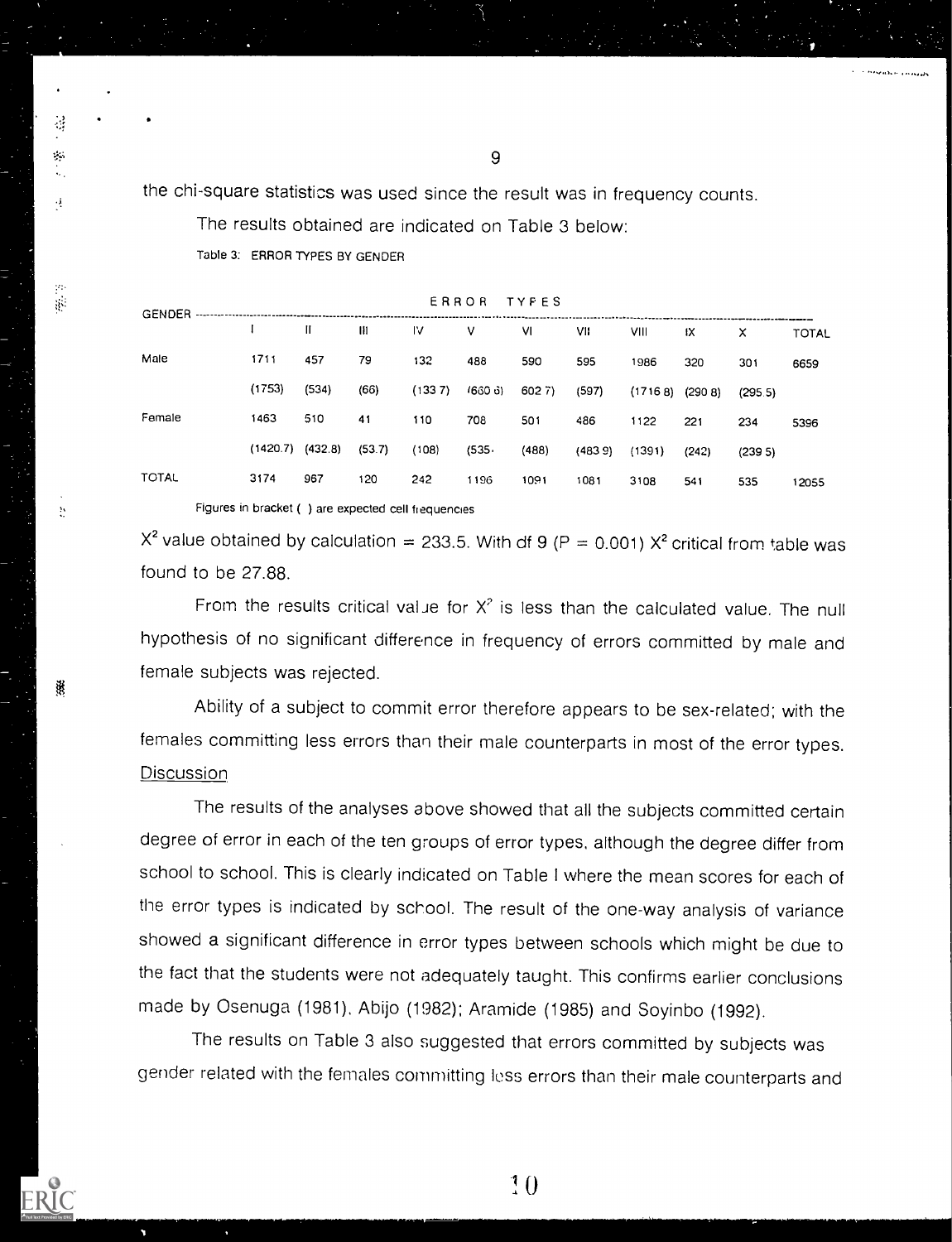subsequently achieving more. This supports Entwistle and Duckworth (1977), Jungwirth (1973); and Tamir (1975) studies that girls actually prefer the soft subjects such as Biology, Zoology, etc. and boys the hard sciences.

Although this findings agree with Ameh (1980) study that girls are usually more careful in practicals because of their cultural background, Kelly (1981) however found a large differences in favour of boys on practical test. Since girls and boys do appear to experience practical work differently, classroom strategies will have to take account of boys and girls present preferred styles of working and interest as well as providing opportunities for them to reflect critically on them (Ogunsola-Bandele 1987. 1993)

in order to reduce the errors committed and thus improve the students achievements, the teachers should spend more time exposing students to possible errors during practical lessons. Also biology teachers should teach the subject as both content and process rather than the present "chalk and talk" method operating in most schools.

Finally inclusion of practical work directed towards a single outcome should also be resisted. Pupils should not be encouraged to find out what the teacher wants alone but other expected and possible outcomes. For according to Roger (1987), increased opportunity should be provided fcr practical work of a genuinely open-ended nature.

#### **References**

- Abijo A.O. (1982): A Critical Analysis of Assessment of Students' Achievement in Practical Chemistry in Nigeria. Journa: of Science Teachers Association of Nigeria, 21. 1 Pp - 163 - 167.
- Ameh C.O. (1980) Effects of Sex Differences Upon Acquisition of Science Process Skills in Zaria. M.Ed Thesis Ahrnadu Bello University. Nigeria.
- Aramide S.A. (1985): Asses sment of Practical Biology: What Examiners Look For. Journal of Science Teachers Association of Nigeria (STAN) 23, 1, 2 Pp 17-19.
- Bently D. and Watts M. (1989): Learning and Teaching in School Science Practicals Alternatives. Open University Press. Milton Keynes. Philadelphia.
	- T K G. and Robertson F (19F2.): The Diagnostic Assesoment of Practical

 $11$ 

 $\sim$ 

 $\frac{1}{2}$ 

Ť

है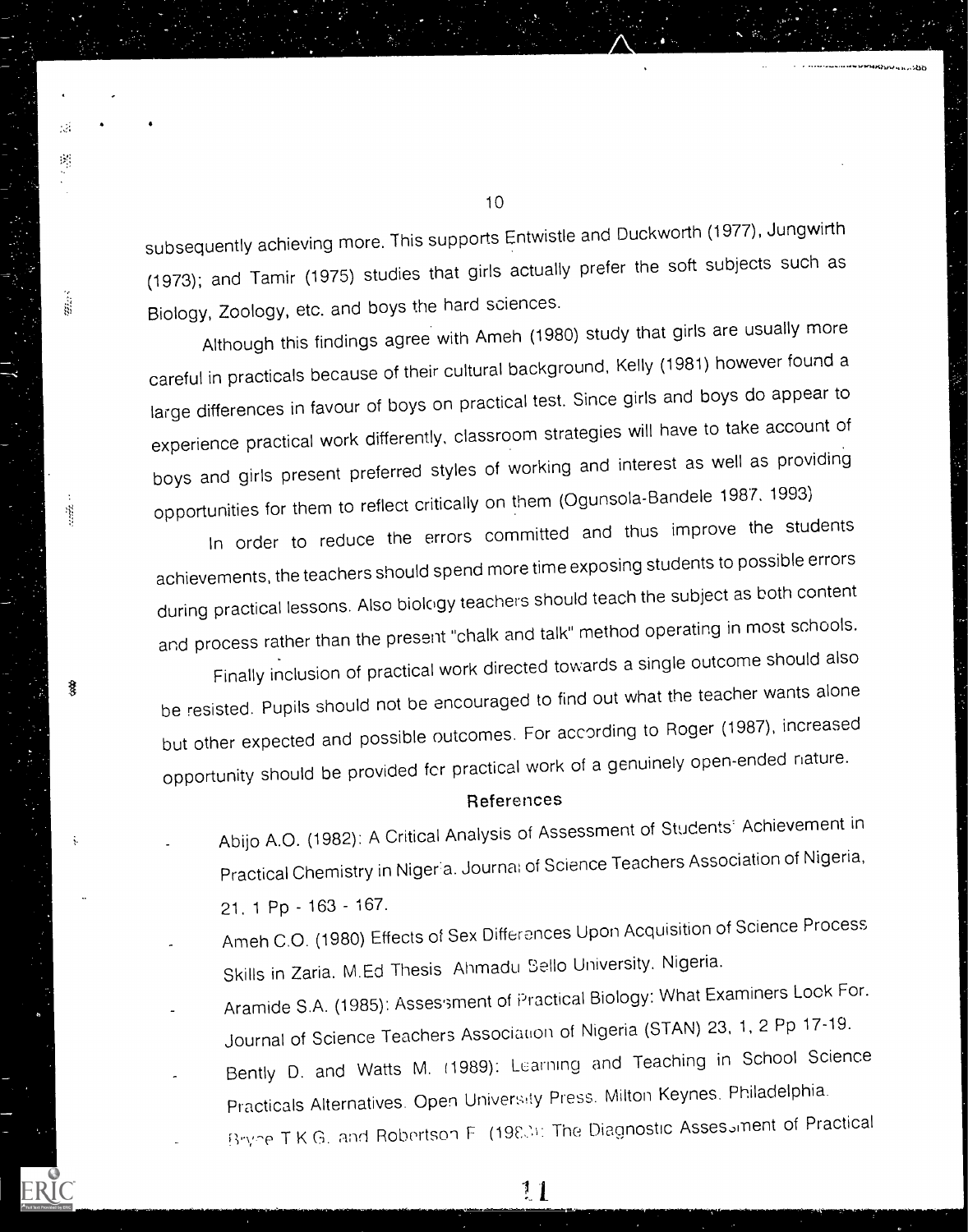skills in Foundation Science. Scottish Educational Review. 15, 1, 41-51.

Department of Education and Science (1988) Science in School Age 15 Review Report. London DES.

Entwistle N.J. & Duckworth D. (1977) Choices of Science Courses in Secondary Schools - Trends and Explanations. Studies in Science Education 4, 63-82.

 $\hat{a}_i$  :

綨

- Harding, J. Hildebrand G. and Klair.in S. (1988) International Concerns in Gender and Science/Technology. Educationa: Review. 40, 185-93.
- Head J.J. (1966): An Objectively Marked Practical Examination in Practical Biology School Science Review, 68, 164, 85-25.
- Hempstead C.A. (1973): Experiments in Science Teaching. The School Science Review, 54, 189, 661-669.
- Jungwirth E. (1973) A Study of the Biological Preferences of Secondary School Students in Israel. Journal of Biological Education. 7, 34-40.
- Kelly A. (1981) Sex Differences in Science Achievement in Kelly A. (ed). The Missing Half. Manchester, Manchester University Press.
- Kumari M.U. & Aliyu A. (1985) The Relative Effectiveness of the Use of Subsumption Model and Learning Hierarchy in High School Biology Instruction: An Exploratory Investigation. Journal of Science Teachers Association of Nigeria 23. 1-2, 186-190.
	- Lockheed E.M., Thorpe M. Broot-Gunn J., Casserly P. & McAlloon A. (1988) Sex and Ethnic Differences in Middle School Mathematics. Science and Computer Science: What Do We Know? Princeton NJ Educational Testing Service.
	- Murphy P. (1987) Gender Differences in Pupils Reaction to Practical Work. A Chapter in Teaching Scie,ice. Ed. by Ralph Levison. London & New York in Association with the Open University.
	- NAEP (National Assessment of Educational Progress) (1983) Third National Mathematics Assessment: Rest:lts, Trc nds and Issues. NAEP Report No. 13-MA-01 Princeton. NJ. Educational Testing Tervice

ر، م